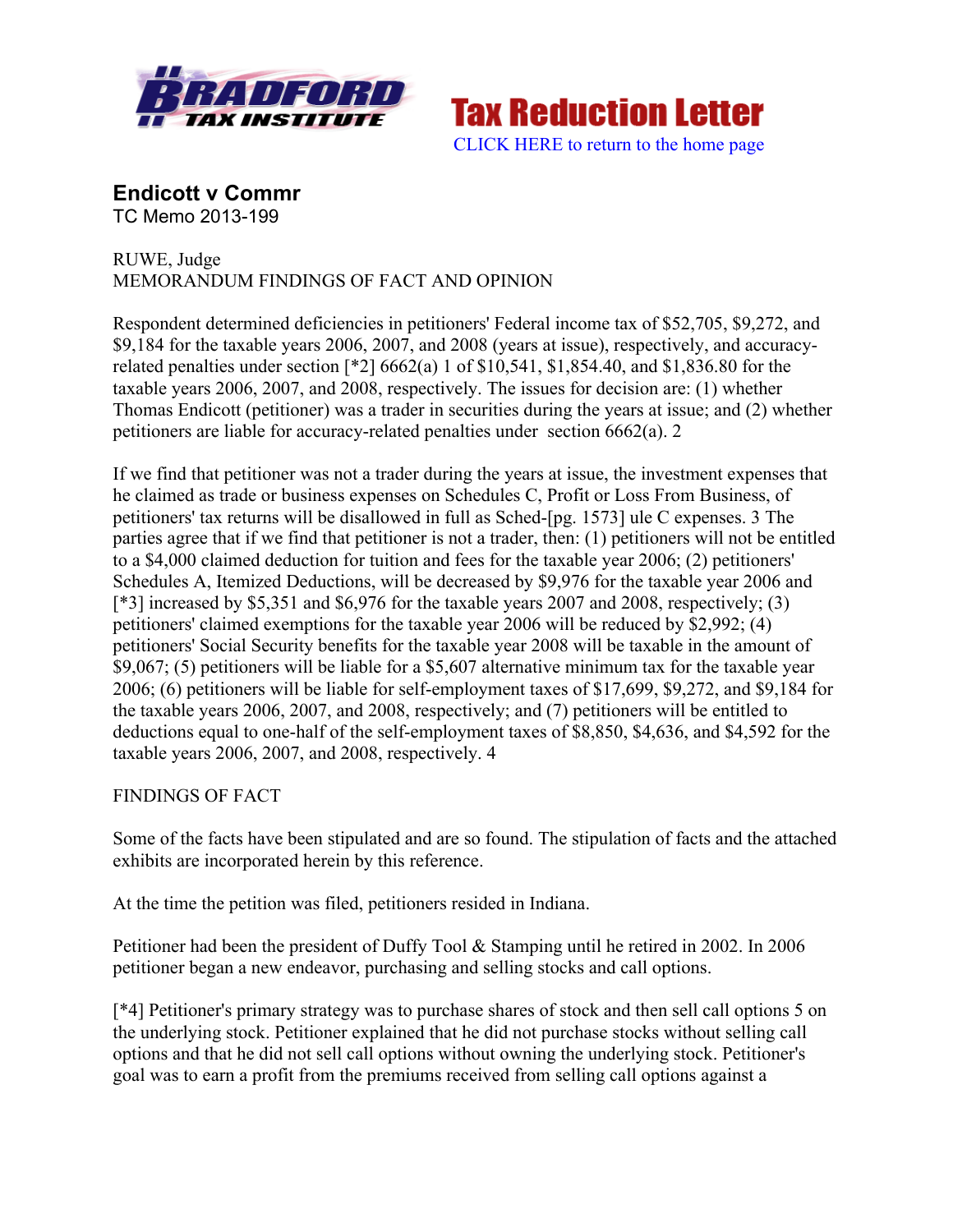corresponding quantity of underlying stock that he held. Petitioner held the underlying stock as a means to reduce his risk of loss in the event the purchaser of the call option exercised the option. Petitioner typically sold call options with a term between one and five months. Petitioner's goal was for the options to expire; thus, the entire amount of the premium received would be a profit. Petitioner did not trade options on a daily basis due to the high commission costs associated with selling and purchasing call options. If the options expired, petitioner usually would continue to hold the [ $*5$ ] underlying stock and sell additional call options with a new term. If the options were exercised, petitioner would deliver the underlying stock to the purchaser of the call option. If petitioner felt it was no longer profitable to maintain an option position, he would exit out of the position by purchasing a call option similar to the one he sold. 6 The record demonstrates that some of petitioner's call options expired, some were exercised by the purchaser of the option, and some petitioner exited out of before the expiration date.

It is helpful to provide an example to illustrate petitioner's strategy. On February 23, 2006, petitioner purchased 20,000 shares of stock in SLM Corp. (SLM). On February 21, 2006, petitioner sold call options on 20,000 shares of SLM stock with an expiration date of April 1, 2006. 7 The options expired on April 1, 2006. On May 1, 2006, petitioner sold call options with an expiration date of July 1, 2006, and exited out of the position on June 29, 2006. [pg. 1574] On June 29, 2006, petitioner sold call options with an expiration date of October 21, 2006, and exited out of the position on September 22, 2006. On September 22, 2006, option he sold would be netted out by his right to purchase the underlying stock from the call option he purchased. SLM stock. [\*6] petitioner sold call options with an expiration date of January 20, 2007 and exited out of the position on January 4, 2007. On January 4, 2007, petitioner sold call options with an expiration date of April 21, 2007, and exited out of the position on March 6 and 15, 2007. On March 6 and 15, 2007, petitioner sold call options with an expiration date of July 21, 2007, which expired on that date. Petitioner earned net premiums of \$166,060 from selling these call options. 8 This amount was reported as a short-term capital gain. During this period SLM paid a dividend to shareholders on five occasions. Petitioner did not offer into evidence all of the account statements from his brokers for the years at issue. However, by multiplying the dividend paid per share of SLM stock by the 20,000 shares he held, we can determine that petitioner received approximately \$24,400 of dividends. On July 20, 2007, petitioner sold the 20,000 shares of SLM stock, giving him a long-term capital loss of \$212,717.

As a result of employing this strategy, petitioner could hold the underlying stock for a period of time that was much longer than the term of the individual call options. 9 During the years at issue petitioner held his stocks on average for 35 [\*7] days. However, petitioner held a significant number of stocks for well over a year and held some stocks for over four years. As a result of holding the underlying stock, petitioner received dividends of \$51,125 in 2006, \$39,553 in 2007, and \$29,565 in 2008.

Petitioner would monitor his portfolio to ensure that the number of shares covered by the call options was the exact number of shares that he held in the underlying stock. He would also monitor the market price of the underlying stock because if it precipitously dropped, he would sell the underlying stock and purchase a call option, equivalent to the one he earlier sold, to close out of his position. Although petitioner did not execute trades on every business day, he testified that he devoted every business day to monitoring his portfolio as well as performing research to find new positions to take once his current positions were closed.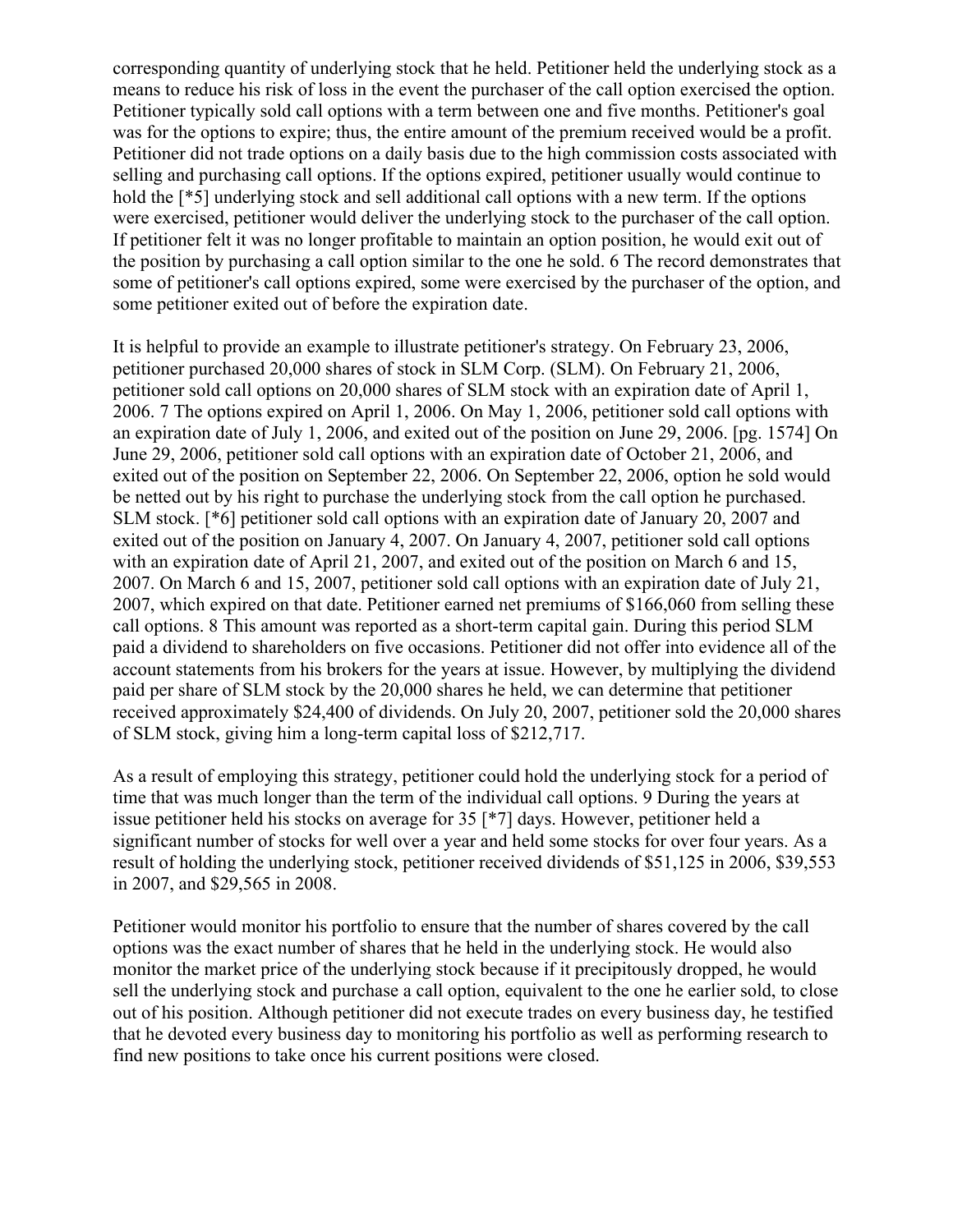At different times throughout the years at issue petitioner had accounts with the following brokers: Brown Co., First Alliance Asset Management, Inc., and E\*Trade Securities. The brokers allowed petitioner to use margin for his stock purchases. The process of using margin entails the broker lending money to [\*8] petitioner for him to purchase additional shares of stock. Petitioner testified that he usually used 100% margin for his purchases of stock. This meant that if he bought \$100,000 of stock with his money in the brokerage account he would borrow \$100,000 from the broker so he could purchase an additional \$100,000 of stock to give him a total purchase of \$200,000 of stock. By using 100% margin, petitioner would double the number of shares of underlying stock that he could purchase, which allowed him to double the number of call options he sold, thereby doubling the amount of premiums he received. The brokers would charge petitioner interest on the amount he borrowed. The brokers charged petitioner interest of \$312,888 in 2006, \$312,873 in 2007, and \$69,058 in 2008.

During the 2006 taxable year petitioner executed 204 trades 10 on 75 days. During the 2007 taxable year petitioner executed 303 trades on 99 days. In October 2008 petitioner changed his trading strategy. Instead of purchasing stock and selling call options, petitioner began purchasing and selling shares of the [\*9] SPDR S&P 500 [pg. 1575] ETF Trust. 11 During the 2008 taxable year petitioner executed 1,543 trades on 112 days.

For each of his 2006, 2007, and 2008 Federal income tax returns, petitioner attached two separate Schedules C. On the first Schedule C petitioner listed as his principal business "other financial investments activities" (Financial Schedule C) and the other Schedule C as "consulting" (Consulting Schedule C). Petitioner reported the expenses associated with his trading activities on Financial Schedules C of his Federal income tax returns for 2006, 2007, and 2008. Petitioner reported expenses of \$318,620 for 2006, \$318,687 for 2007, and \$77,747 for 2008. The interest petitioner was charged for using margin was included in these amounts and comprised almost the entire balance. 12 The gains and losses from the sale of stocks and options were reported on Schedules D, Capital Gains and Losses. To summarize, petitioner reported the gains and losses from purchasing and selling [\*10] stocks and options on Schedules D but reported the expenses associated with this activity on Financial Schedules C.

Petitioner reported \$224,700 of income on Consulting Schedules C for 2006 and \$65,000 of income for 2007 and 2008. Petitioner testified that the income was from a noncompete agreement with Duffy Tool & Stamping and not for services provided as a consultant. Petitioner did not offer the noncompete agreement into evidence.

Petitioners retained the services of a tax return preparer for their Federal income tax returns for the years at issue.

On December 14, 2010, respondent issued to petitioners a notice of deficiency for the years at issue. Petitioners filed a petition disputing the determinations in the notice of deficiency.

# OPINION

The Commissioner's determinations in a notice of deficiency are generally presumed correct, and the taxpayer bears the burden of proving that the determinations are in error. Rule 142(a); Welch v. Helvering, 290 U.S. 111, 115 [12 AFTR 1456] (1933).

[\*11]Trader or Investor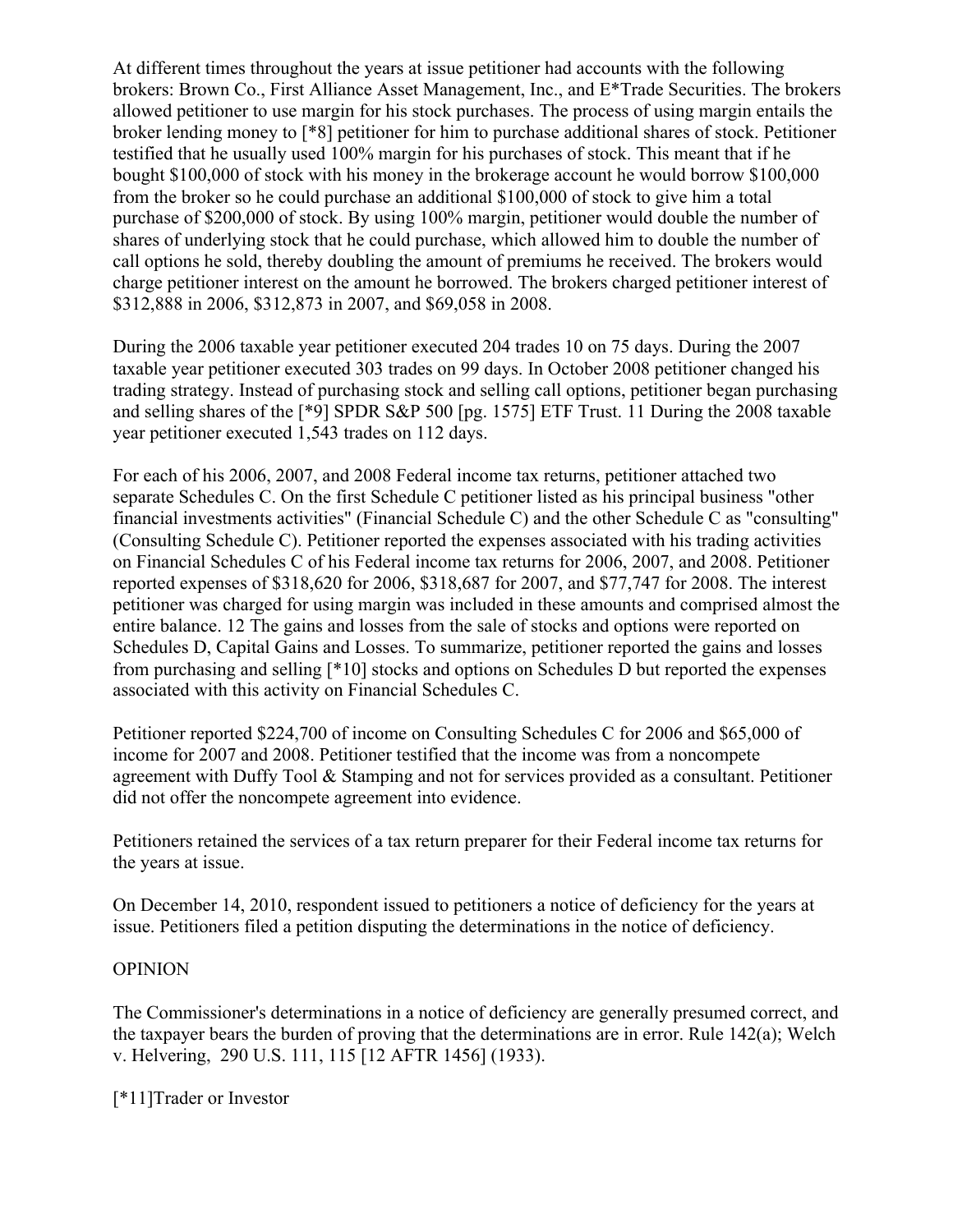"In general, for Federal tax purposes, a person who purchases and sells securities falls into one of three distinct categories: dealer, trader, or investor." Kay v. Commissioner, T.C. Memo. 2011- 159 [TC Memo 2011-159], 2011 Tax Ct. Memo LEXIS 156, at \*5 (citing King v. Commissioner, 89 T.C. 445, 458-459 (1987)). "Traders are engaged in the trade or business of selling securities for their own account." Kay v. Commissioner, 2011 Tax Ct. Memo LEXIS 156, at \*6 (citing King v. Commissioner, 89 T.C. at 457-458). A "trader's profits are derived through the very acts of trading - direct management of purchasing and selling." Levin v. United States, 220 Ct. Cl. 197, 205 [43 AFTR 2d 79-1057] (1979); see Estate of Yaeger v. Commissioner, 889 F.2d 29, 33 [64 AFTR 2d 89-5801] (2d Cir. 1989), affg T.C. Memo. 1988-264 [¶88,264 PH Memo TC]. Investors purchase and sell securities for their own account, but they are not considered to be in the trade or business of selling securities. See Kay v. Commissioner, 2011 Tax Ct. Memo LEXIS 156, at \*6; Arberg v. Commissioner, T.C. Memo. 2007-244 [TC Memo 2007-244], 2007 Tax Ct. Memo LEXIS 253, at \*33. "Investors derive profit from the interest, dividends, and capital appreciation of securities." Estate of Yaeger v. Commissioner, 889 F.2d at 33. This Court has held that taxpayers who purchase and sell options also fall into one of the three categories of dealer, trader, or investor. See Holsinger v. Commissioner, T.C. Memo. 2008-191 [TC Memo 2008-191], 2008 Tax Ct. [\*12] Memo LEXIS 187 (taxpayer who purchased and sold stocks and options was an investor); see also Laureys v. Commissioner, 92 T.C. 101, 134-137 (1989) (taxpayer who purchased and sold options was a trader). [pg. 1576]

A trader's expenses are deducted in determining adjusted gross income. See Kay v. Commissioner, 2011 Tax Ct. Memo LEXIS 156, at \*6. An investor's expenses are deducted under section 212 as itemized deductions, and deduction of investment interest is limited by section 163(d). See Arberg v. Commissioner, 2007 Tax Ct. Memo LEXIS 253, at \*33. Furthermore, an investor's expenses do not reduce alternative minimum taxable income. See Mayer v. Commissioner, T.C. Memo. 1994-209 [1994 RIA TC Memo ¶94,209], 1994 Tax Ct. Memo LEXIS 216, at \*15. As a result, it is generally more favorable for a taxpayer to be classified as a trader rather than an investor.

Petitioner argues that he is a trader. 13 Respondent contends that petitioner is an investor. Neither party argues that petitioner is a dealer.

[\*13] The Code does not define the term "trade or business" for purposes of section 162. See Commissioner v. Groetzinger, 480 U.S. 23, 27 [59 AFTR 2d 87-532] (1987); Mayer v. Commissioner, 1994 Tax Ct. Memo LEXIS 216, at \*13. Whether a taxpayer's activities constitute a trade or business is a question of fact. See Higgins v. Commissioner, 312 U.S. 212, 217 [25 AFTR 1160] (1941); Holsinger v. Commissioner, 2008 Tax Ct. Memo LEXIS 187, at  $*5-*6.$ 

In determining whether a taxpayer is a trader, nonexclusive factors to consider are: (1) the taxpayer's intent, (2) the nature of the income to be derived from the activity, and (3) the frequency, extent, and regularity of the taxpayer's transactions. See Moller v. United States, 721 F.2d 810, 813 [52 AFTR 2d 83-6333] (Fed. Cir. 1983); Ball v. Commissioner, T.C. Memo. 2000-245 [TC Memo 2000-245], 2000 Tax Ct. Memo LEXIS 289, at \*4. For a taxpayer to be a trader, the trading activity must be substantial, which means "frequent, regular, and continuous enough to constitute a trade or business". Ball v. Commissioner, 2000 Tax Ct. Memo LEXIS 289, at \*4 (quoting Hart v. Commissioner, T.C. Memo. 1997-11 [1997 RIA TC Memo ¶97,011], 1997 Tax Ct. Memo LEXIS 10, at \*8). A taxpayer's activities constitute a trade or business where both of the following requirements are met: (1) the taxpayer's trading is substantial, and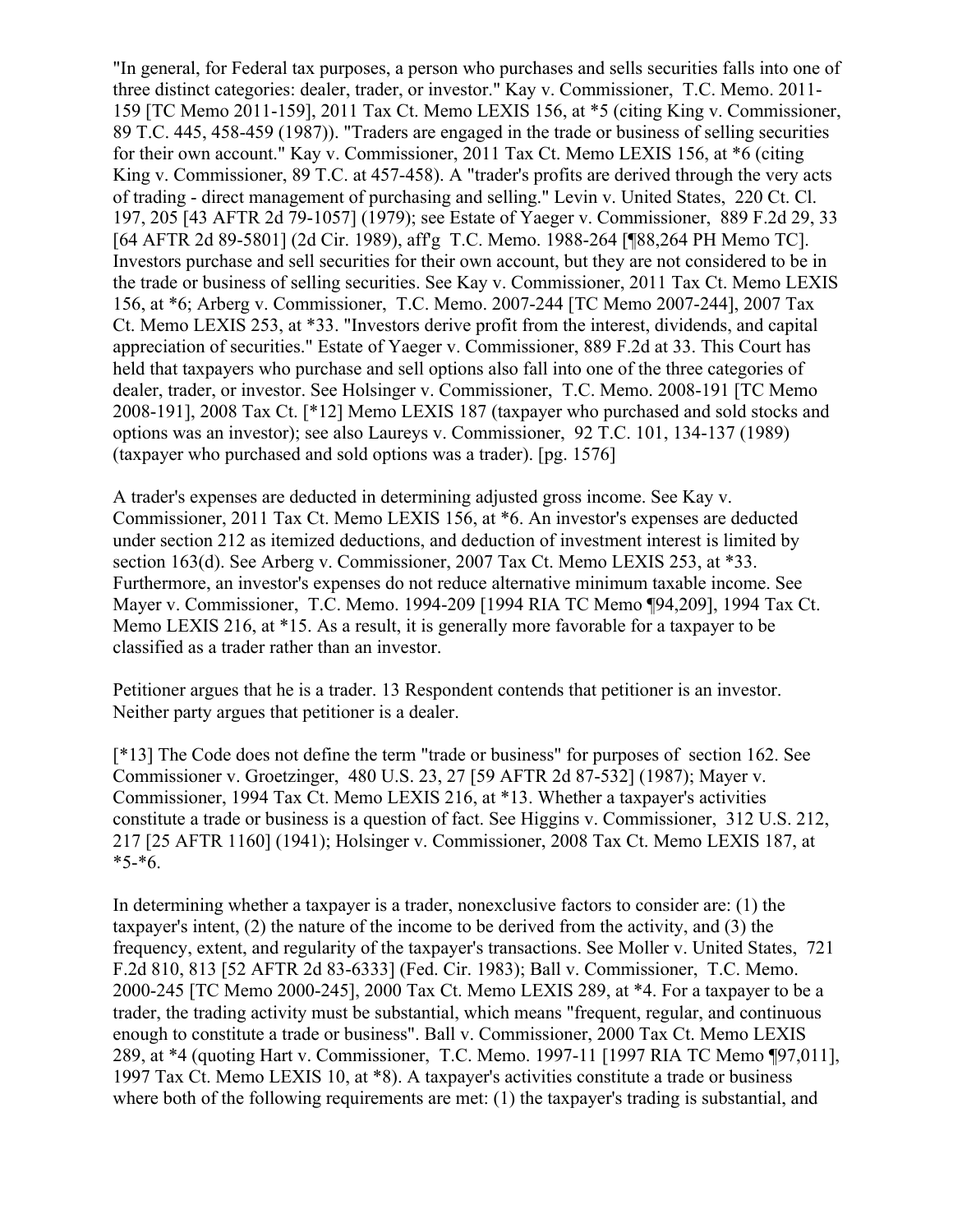(2) the taxpayer seeks to catch the swings in the daily market movements and to profit from these short-term changes rather than to profit from the long-term holding of [\*14] investments. See Holsinger v. Commissioner, 2008 Tax Ct. Memo LEXIS 187, at \*7; Mayer v. Commissioner, 1994 Tax Ct. Memo LEXIS 216, at \*16.

Trading Was Not Substantial

For a taxpayer to be a trader, the trading activity must be substantial. See Ball v. Commissioner, 2000 Tax Ct. Memo LEXIS 289, at \*4. In determining whether a taxpayer's trading activity is substantial, the Court considers the number of executed trades in a year, the amount of money involved in those trades, and the number of days that trades were executed. See Kay v. Commissioner, 2011 Tax Ct. Memo LEXIS 156, at \*7-\*9; Holsinger v. Commissioner, 2008 Tax Ct. Memo LEXIS 187, at \*7-\*8.

Petitioner executed 204 trades during 2006, 303 trades during 2007, and 1,543 trades during 2008. We have held that trading was not substantial when the number of executed trades exceeded the number of trades petitioner executed in 2006 and 2007. See Kay v. Commissioner, 2011 Tax Ct. Memo LEXIS 156, at \*9-\*10 (313 executed trades was not substantial); Holsinger v. Commissioner, 2008 Tax Ct. Memo LEXIS 187, at \*8 (372 executed trades was not substantial); Cameron v. Commissioner, T.C. Memo. 2007-260 [TC Memo 2007-260], 2007 Tax Ct. Memo LEXIS 265, at \*9-\*10 (212 executed trades was not substantial). We have held that trading is substantial when a taxpayer executed 1,136 trades in a year. See Mayer [\*15] v. Commissioner, 1994 Tax Ct. Memo LEXIS 216, at \*11, \*17. We find that the number of trades petitioner executed was not substantial for the 2006 and 2007 taxable years but was substantial for the 2008 taxable year. [pg. 1577]

Petitioner made purchases and sales of approximately \$7 million during 2006, \$15 million during 2007, and \$16 million during 2008. These amounts are considerable. However, "managing a large amount of money is not conclusive as to whether petitioner's trading activity amounted to a trade or business." Kay v. Commissioner, 2011 Tax Ct. Memo LEXIS 156, at \*10 (citing Moller, 721 F.2d at 814).

"In the cases in which taxpayers have been held to be in the business of trading in securities for their own account, the number of their transactions indicated that they were engaged in market transactions on an almost daily basis." Moller, 721 F.2d at 813-814; see also Chen v. Commissioner, T.C. Memo. 2004-132 [TC Memo 2004-132], 2004 Tax Ct. Memo LEXIS 131, at \*11-\*12 (traders are "engaged in market transactions almost daily for a substantial and continuous period, generally exceeding a single taxable year"). In Holsinger we held that executing trades on 110 days was not frequent, continuous, or regular enough to constitute a trade or business. See Holsinger v. Commissioner, 2008 Tax Ct. Memo LEXIS 187, at \*8; see also Kay v. Commissioner, 2011 Tax Ct. Memo LEXIS 156, at \*2, \*8-\*10 [\*16] (trading on 73 days was not frequent). Petitioner executed trades on 75 days in 2006, 99 days in 2007, and 112 days in 2008. In none of the years at issue did petitioner execute trades on "an almost daily basis" or even every other day. We note that during the 36 months in the years at issue, there were ten months in which petitioner executed three or fewer trades. Seven of these low frequency trading months occurred in 2006, one month occurred in 2007, and two months occurred in 2008. Included in these ten months were two months in which petitioner executed only one trade. This indicates that petitioner's trading activity 14 was not regular and continuous. See Paoli v. Commissioner, T.C. Memo. 1991-351, 1991 Tax Ct. Memo LEXIS 400, at \*19-\*22.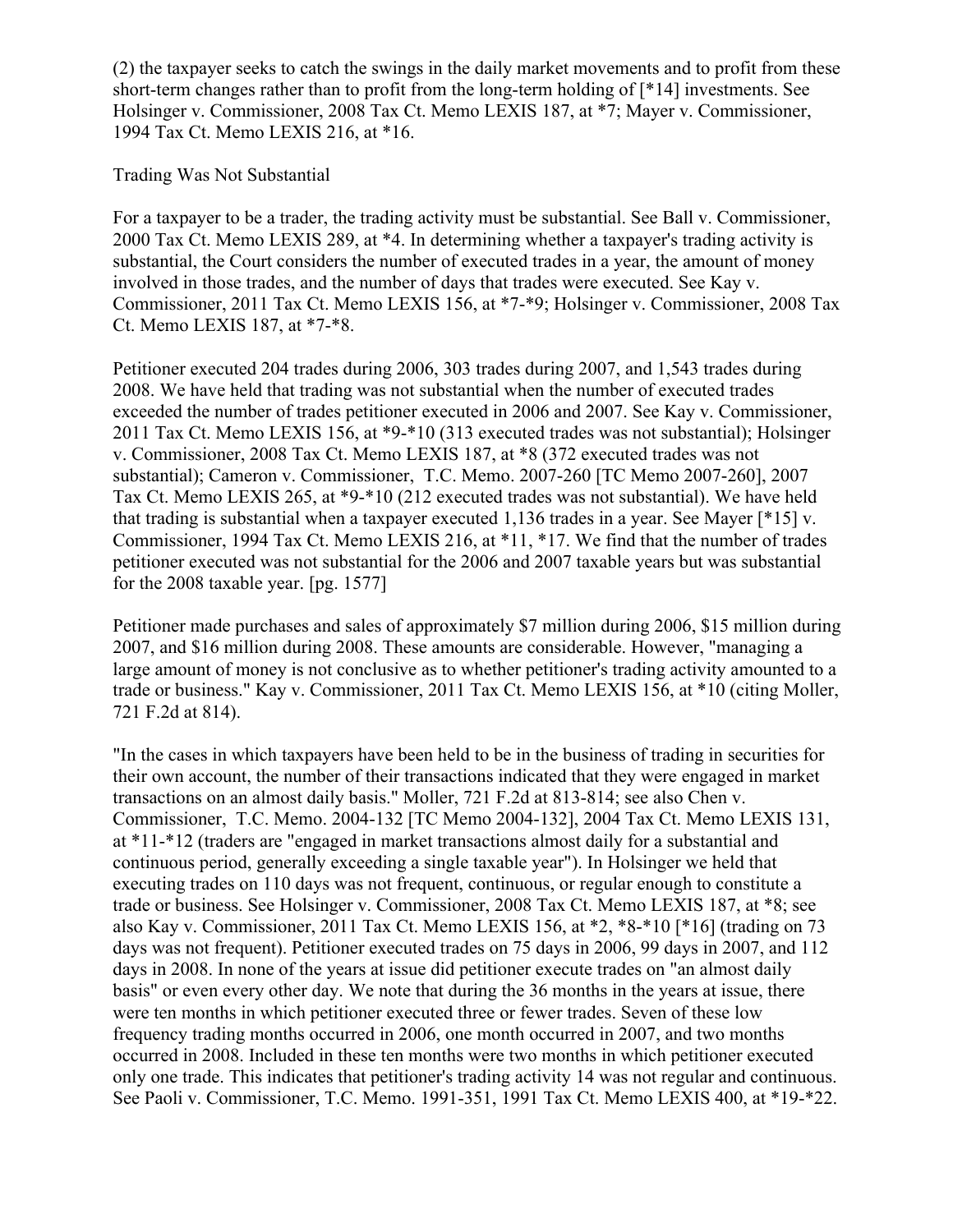Accordingly, we find that the number of days petitioner executed trades was not frequent, continuous, or regular enough to constitute a trade or business.

We review the number of days a taxpayer executed trades because one of the requirements for trading to be substantial is that a taxpayer must purchase and sell securities with the frequency, regularity, and continuity to constitute a trade or business. See Kay v. Commissioner, 2011 Tax Ct. Memo LEXIS 156, at \*7; Ball v. Commissioner, 2000 Tax Ct. Memo LEXIS 289, at \*4. We will refer to this as [\*17] the frequency requirement. Petitioner argues that options are unique and different from stocks and that in determining if a taxpayer meets the frequency requirement the Court should add the number of days that the taxpayer maintained an option position to the number of days that the taxpayer executed trades. 15 We decline to do so.

First, while options are different from stocks, they are similar in that both can be purchased and sold on a daily basis on exchanges. Petitioner testified that due to the high commission costs for options it was not profitable for him to purchase and sell options on a daily basis. Petitioner's inability to profit from the frequent purchasing and selling of options is not a reason to relieve petitioner from the frequency requirement. Furthermore, we note that petitioner's proposed rule leads to the opposite result intended by the frequency requirement. Using petitioner's rationale, a taxpayer that closed out of an option position after maintaining it for one day would be treated as trading on one day. A taxpayer that closed out of an option position maintained for 100 days would be treated as trading on 100 days. The longer a taxpayer holds an option position, the more it [\*18] resembles a long-term investment. Thus, petitioner's proposed rule would result in long-term option investors' being classified as highly frequent option traders.

For the 2006 and 2007 taxable years we have found that the number of executed trades was not substantial and the number [pg. 1578] of days that petitioner executed trades did not evidence the frequency, continuity, and regularity to constitute a trade or business. As a result, petitioner's trading was not substantial for the 2006 and 2007 taxable years. For the 2008 taxable year we have found that the number of executed trades was substantial. However, we have also found that the number of days petitioner executed trades did not evidence the frequency, continuity, and regularity necessary to constitute a trade or business. Accordingly, petitioner's trading was not substantial for the 2008 taxable year.

#### Swings in the Daily Market

For a taxpayer to be a trader he must seek to catch the swings in the daily market movements and to profit from these short-term changes. Kay v. Commissioner, 2011 Tax Ct. Memo LEXIS 156, at \*7 (citing Mayer v. Commissioner, 1994 Tax Ct. Memo LEXIS 216, at \*16). To determine if a taxpayer seeks to catch the swings in the daily market the Court reviews the length of the holding periods of the securities. See Estate of Yaeger v. Commissioner, [\*19] 889 F.2d at 33; Mayer v. Commissioner, 1994 Tax Ct. Memo LEXIS 216, at \*18. In Holsinger v. Commissioner, 2008 Tax Ct. Memo LEXIS 187, at \*9, we held that the taxpayer did not seek to catch the swings in the daily market because a significant amount of his stock was held for more than 31 days. Similarly, in Kay v. Commissioner, 2011 Tax Ct. Memo LEXIS 156, at \*10-\*11, we held that the taxpayer was not a trader because most of his stocks were held for over 30 days. During the years at issue petitioner held his stocks on average for 35 days, with some stocks being held for over four years. Petitioner's average holding period of 35 days demonstrates that he was not attempting to catch and profit from the swings in the daily market.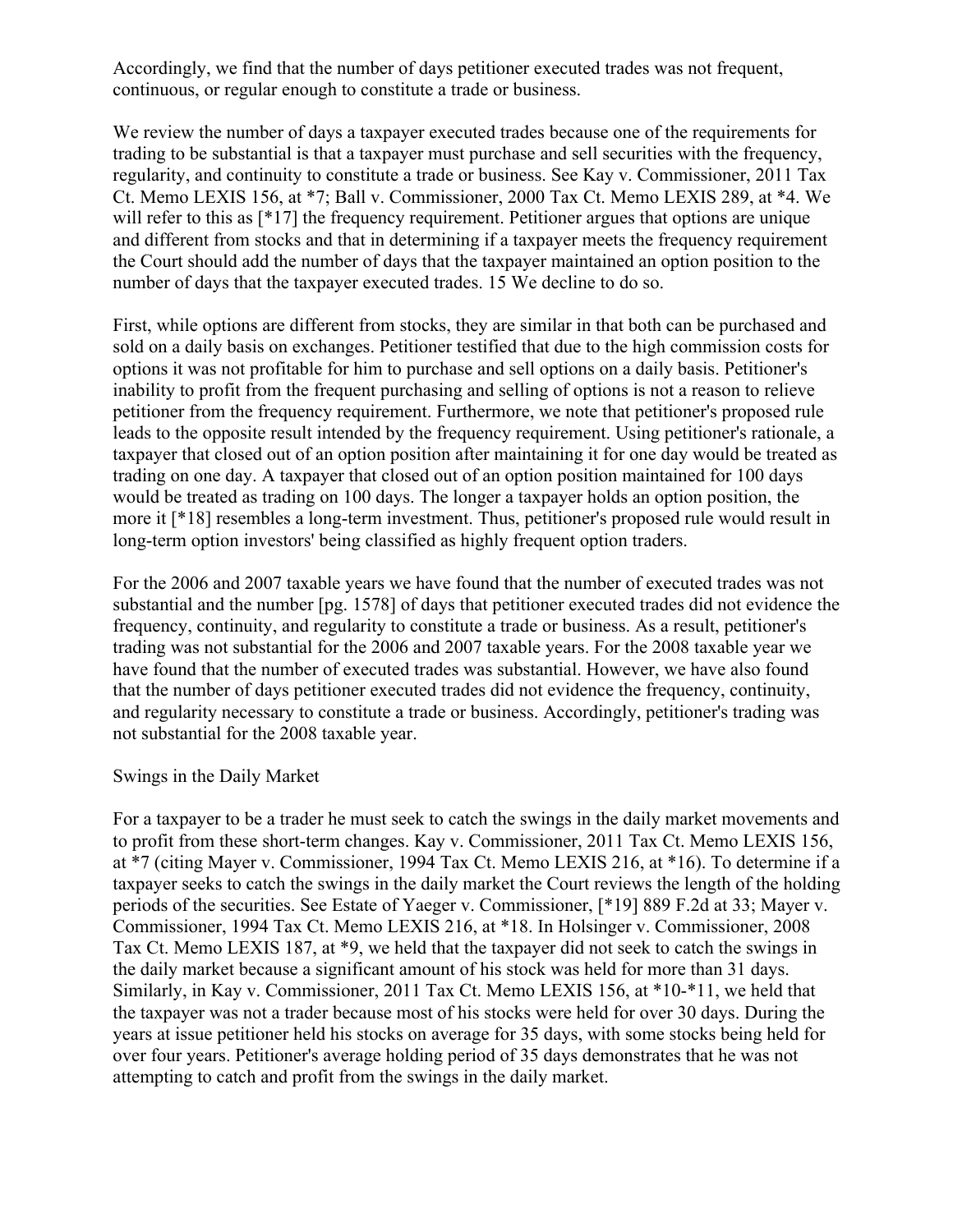On his respective Schedules D, petitioner reported long-term capital losses of \$122,329 for 2006, \$393,037 for 2007, and \$612,979 for 2008. 16 A loss from the sale of a capital asset that is held for more than one year is reported as a long-term capital loss. See sec. 1222(4). Therefore, petitioner's substantial long-term capital losses are from stocks that he held for more than one year. Holding periods of one year "belie any effort to capitalize on daily or short-term swings in the market." Mayer v. Commissioner, 1994 Tax Ct. Memo LEXIS 216, at \*18. We [\*20] specifically note that for the 2008 taxable year petitioner's long-term capital loss from the sale of stocks held for more than one year exceeded his short-term capital loss from the sale of stocks held less than one year and from options maintained for less than one year.

Petitioner argues that his primary goal was to profit from the sale of short-term options; 17 therefore, the holding period of his stocks is not indicative of his intention to catch and profit from the swings in the daily market. As a result, we construe petitioner's argument to be that the Court should not consider his average holding period of stocks and, presumably, should consider only the average period that he maintained option positions. We disagree for the following reasons.

First, owning the underlying stock was an integral part of petitioner's activity. Petitioner testified that selling call options without owning the underlying stock could expose him to unlimited losses. As a result, petitioner did not sell call options unless he owned the underlying stock. Second, almost all of the expenses that petitioner incurred were interest charged for using margin to purchase stock. It would make no sense to exclude stock from the average holding period when the purchase of stock was the dominant cause of incurring expenses. Finally, even if we were to consider only the average period in which petitioner [\*21] maintained his option positions, we would still come to the conclusion that petitioner was not seeking to catch the swings in the daily market. The record demonstrates that petitioner usually maintained his option positions for a period between one and five months. Maintaining option positions for a period of between one and five months is not indicative of seeking to catch and profit from the swings in the daily market. [pg. 1579]

On the basis of petitioner's average holding period of his stocks and the periods he maintained option positions we find that petitioner was not seeking to catch and profit from the swings in the daily market.

#### Dividend Income

Petitioner received dividends of \$51,125 in 2006, \$39,553 in 2007, and \$29,565 in 2008. The dividends received by petitioner from his holdings of stock are in the nature of an investor activity. See Estate of Yaeger v. Commissioner, 889 F.2d at 33 (investors derive profits from dividends); Liang v. Commissioner, 23 T.C. 1040, 1043 (1955).

#### Other Income

Generally, a taxpayer engaged in a substantial trading activity will rely on that income as his or her sole or primary source of income. See Kay v. Commissioner, 2011 Tax Ct. Memo LEXIS 156, at \*9; Paoli v. Commissioner, [\*22] 1991 Tax Ct. Memo LEXIS 400, at \*23. On his respective Consulting Schedules C petitioner reported income of \$224,700 for the 2006 taxable year and \$65,000 for the 2007 and 2008 taxable years, whereas petitioner's purchase and sale of stocks and options produced a net loss for the 2007 and 2008 taxable years.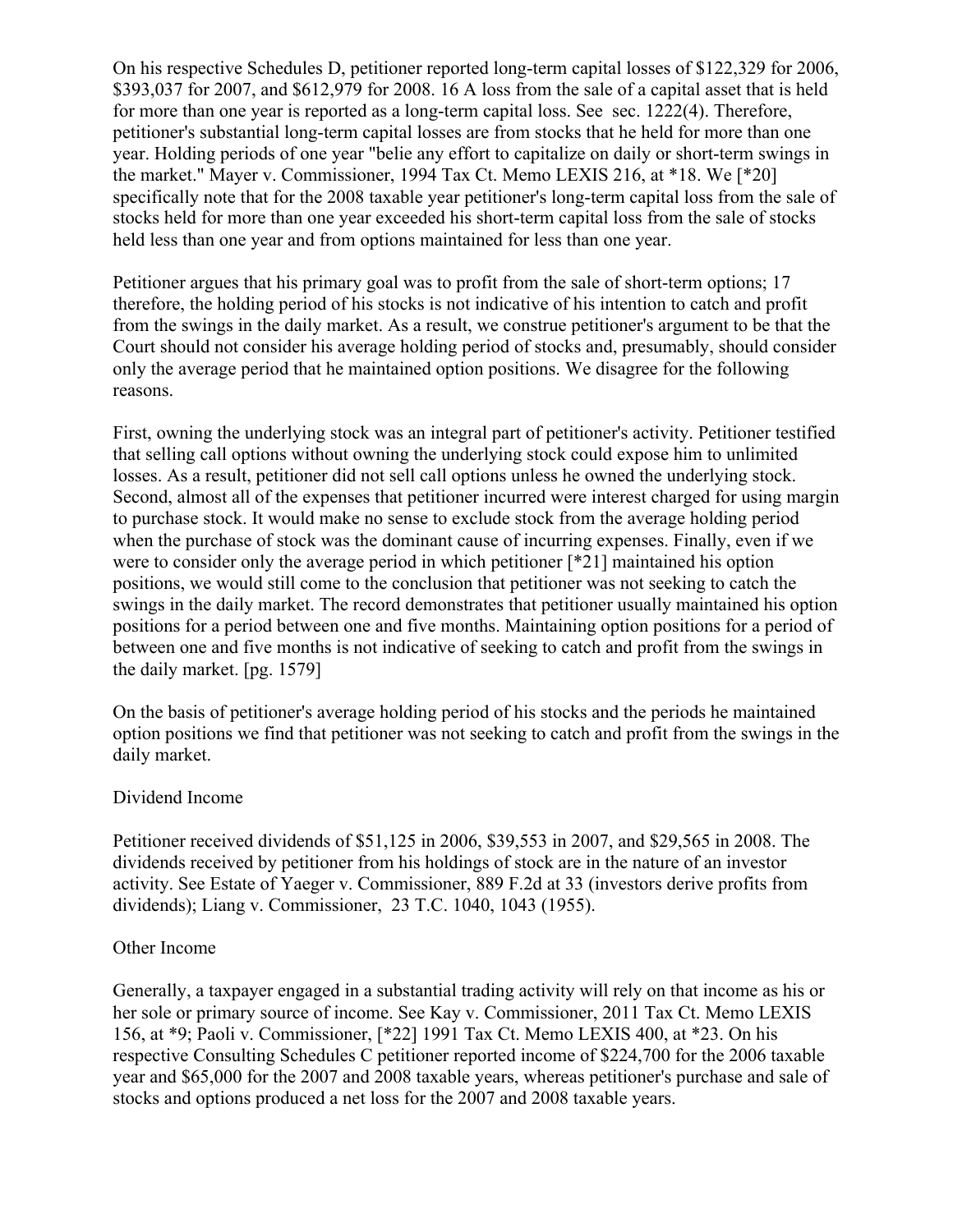### Conclusion

For the years at issue we find that petitioner's trading activity was not substantial and he was not seeking to catch and profit from the swings in the daily market. As a result, petitioner's trading activity did not constitute a trade or business. See Kay v. Commissioner, 2011 Tax Ct. Memo LEXIS 156, at \*7. Accordingly, we find that petitioner was an investor and not a trader for the years at issue. This conclusion is buttressed by the substantial amount of dividend and other income petitioner received during the years at issue.

Petitioners claimed investment expenses on Financial Schedules C of \$318,620, \$318,687, and \$77,747 for the taxable years 2006, 2007, and 2008, respectively. As a result of finding that petitioner was an investor for the years at issue, the investment expenses that petitioner claimed on Financial Schedules C for the years at issue are disallowed in full as Schedule C expenses. [\*23]Accuracy-Related Penalty

 Section 6662(a) and (b)(2) imposes a 20% accuracy-related penalty on any portion of an underpayment attributable to a substantial understatement of income tax. Section 7491(c) provides that the Commissioner bears the burden of production with regard to penalties and must come forward with sufficient evidence indicating that it is appropriate to impose the penalty. See Higbee v. Commissioner, 116 T.C. 438, 446 (2001). Once the Commissioner meets his burden of production, however, the burden of proof remains with the taxpayer, including the burden of proving that the penalty is inappropriate because of reasonable cause under section 6664. See Rule 142(a); Higbee v. Commissioner, 116 T.C. at 446-447.

For individuals there is a substantial understatement of income tax for any taxable year if the amount of the understatement for the taxable year exceeds the greater of 10% of the tax required to be shown on the return for the taxable year or \$5,000. Sec. 6662(d)(1)(A). Petitioners' Federal income tax returns for the years at issue reported zero taxable income and, therefore, zero tax owed. Petitioners' deficiencies in income tax are \$52,705, \$9,272, and \$9,184 for the taxable years 2006, 2007, and 2008, respectively. The understatements of income tax on petitioners' joint Federal income tax returns for the years at issue are substantial. [\*24] Consequently, we conclude that respondent has met his burden of production with respect to petitioners' substantial understatements of income tax.

#### Reasonable Cause

Section  $6664(c)(1)$  provides that the penalty under section  $6662(a)$  shall not apply to any portion of an underpayment if it is shown that there was reasonable cause for the taxpayer's position and that the taxpayer acted in good faith with respect to that portion. See Higbee v. Commissioner, 116 T.C. at 448. The determination of whether the taxpayer acted with reasonable [pg. 1580] cause and in good faith is made on a case-by-case basis, taking into account all the pertinent facts and circumstances. Sec. 1.6664-4(b)(1), Income Tax Regs. Petitioners have the burden of proving that the penalty is inappropriate because of reasonable cause under section 6664. See Rule 142(a); Higbee v. Commissioner, 116 T.C. at 446-447. "Reasonable cause requires that the taxpayer have exercised ordinary business care and prudence as to the disputed item." Neonatology Assocs., P.A. v. Commissioner, 115 T.C. 43, 98 (2000), aff'd, 299 F.3d 221 [90 AFTR 2d 2002-5442] (3d Cir. 2002). The good-faith reliance on the advice of an independent, competent professional as to the tax treatment of an item may meet this requirement. Id. (citing United States v. Boyle, 469 U.S. 241 [55 AFTR 2d 85-1535]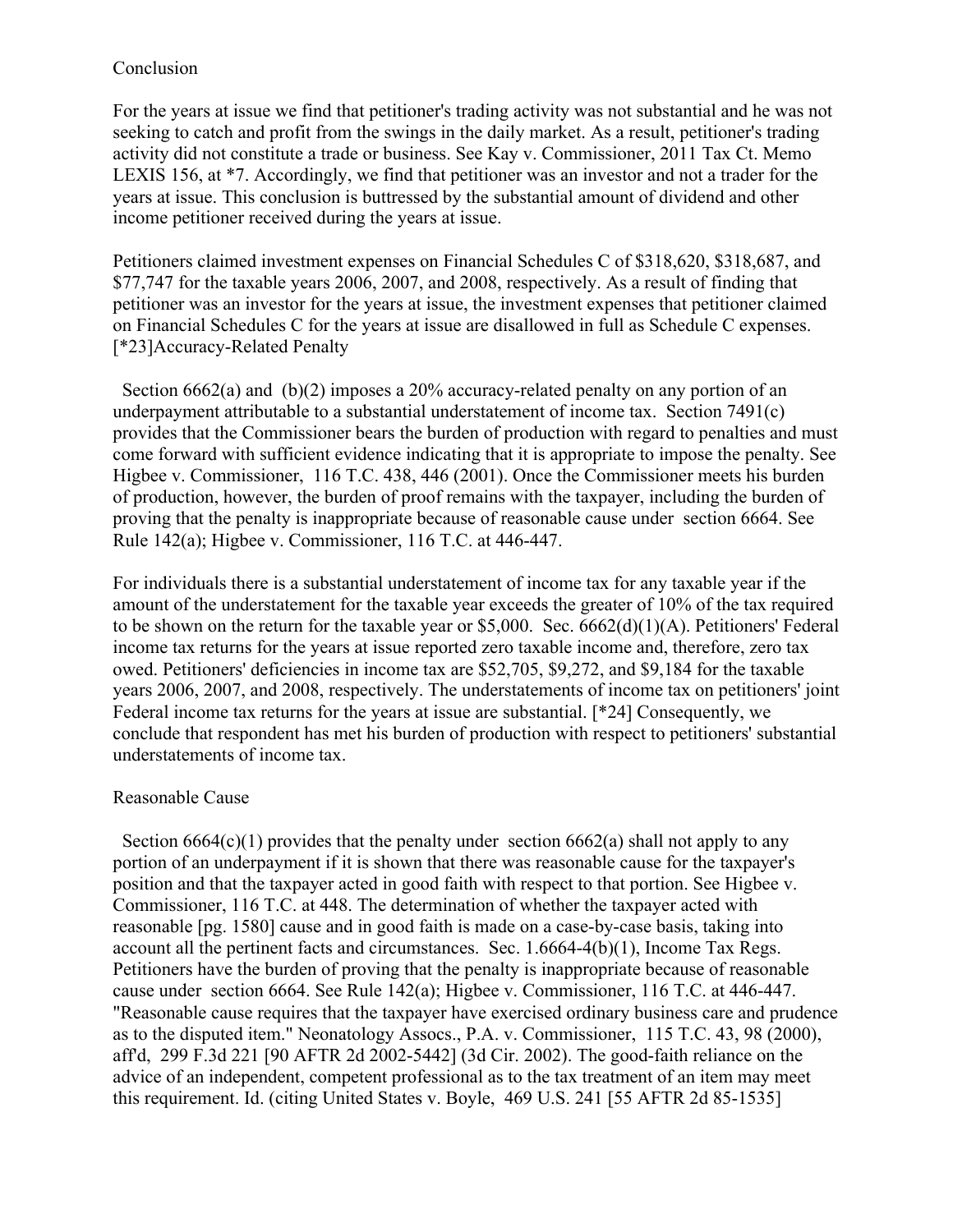(1985)); sec. 1.6664-4(b), Income Tax Regs. Whether a [\*25] taxpayer relies on the advice and whether such reliance is reasonable hinge on the facts and circumstances of the case and the law that applies to those facts and circumstances. Neonatology Assocs., P.A. v. Commissioner, 115 T.C. at 98; sec. 1.6664-4(c)(1), Income Tax Regs. For reliance to be reasonable, "the taxpayer must prove by a preponderance of the evidence that the taxpayer meets each requirement of the following three-prong test: (1) The adviser was a competent professional who had sufficient expertise to justify reliance, (2) the taxpayer provided necessary and accurate information to the adviser, and (3) the taxpayer actually relied in good faith on the adviser's judgment." Neonatology Assocs., P.A. v. Commissioner, 115 T.C. at 99.

Petitioners' Federal income tax returns for the years at issue were prepared by a tax return preparer. Petitioners did not call the tax return preparer as a witness. Furthermore, petitioners did not establish that the tax return preparer was a competent professional with sufficient expertise to justify reliance. As a result, petitioners have not proven reasonable cause by good-faith reliance on the advice of a professional.

### Substantial Authority

The amount of an understatement is reduced by that portion of the understatement which is attributable to the tax treatment of any item by the [\*26] taxpayer if there is or was substantial authority for such treatment. Sec.  $6662(d)(2)(B)(i)$ . "In evaluating whether a taxpayer's position regarding treatment of a particular item is supported by substantial authority, the weight of authorities in support of the taxpayer's position must be substantial in relation to the weight of authorities supporting contrary positions." Antonides v. Commissioner, 91 T.C. 686, 702 (1988), aff'd, 893 F.2d 656 [65 AFTR 2d 90-521] (4th Cir. 1990); see also sec. 1.6662-4(d)(3)(i), Income Tax Regs. The substantial authority standard is objective and, therefore, it is not relevant in determining whether the taxpayer believed substantial authority existed. Sec. 1.6662-  $4(d)(3)(i)$ , Income Tax Regs.

As discussed earlier, the weight of authorities clearly supports the conclusion that petitioner's trading activity was that of an investor, not a trader. Furthermore, in Kay v. Commissioner, 2011 Tax Ct. Memo LEXIS 156, at \*12-\*14, we held that the section 6662(a) accuracy-related penalty was appropriate for a taxpayer whose trading activity was similar to that of petitioner. To reach his conclusion that he is a trader, petitioner asks the Court to create a novel exception to the established rules articulated in prior cases for taxpayers who purchase and sell options. Petitioner's proposed exception departs from prior caselaw, and we declined to adopt it. We therefore conclude that there was not substantial authority supporting petitioner's position that he was a trader.

[\*27] Accordingly, we hold that petitioners are liable for the accuracy-related penalties under section 6662(a) for their underpayments of tax for the years at issue.

# Conclusion

We have held that petitioner was not a trader during the years at issue. Therefore, the expenses claimed on petitioners' Financial Schedules C for the years at issue are disallowed in full as Schedule C expenses. As a result, the adjustments to petitioners' [pg. 1581] Federal income tax returns for the years at issue, described supra pp. 2-3, are necessary. Petitioners are also liable for the section 6662(a) accuracy-related penalty for the years at issue.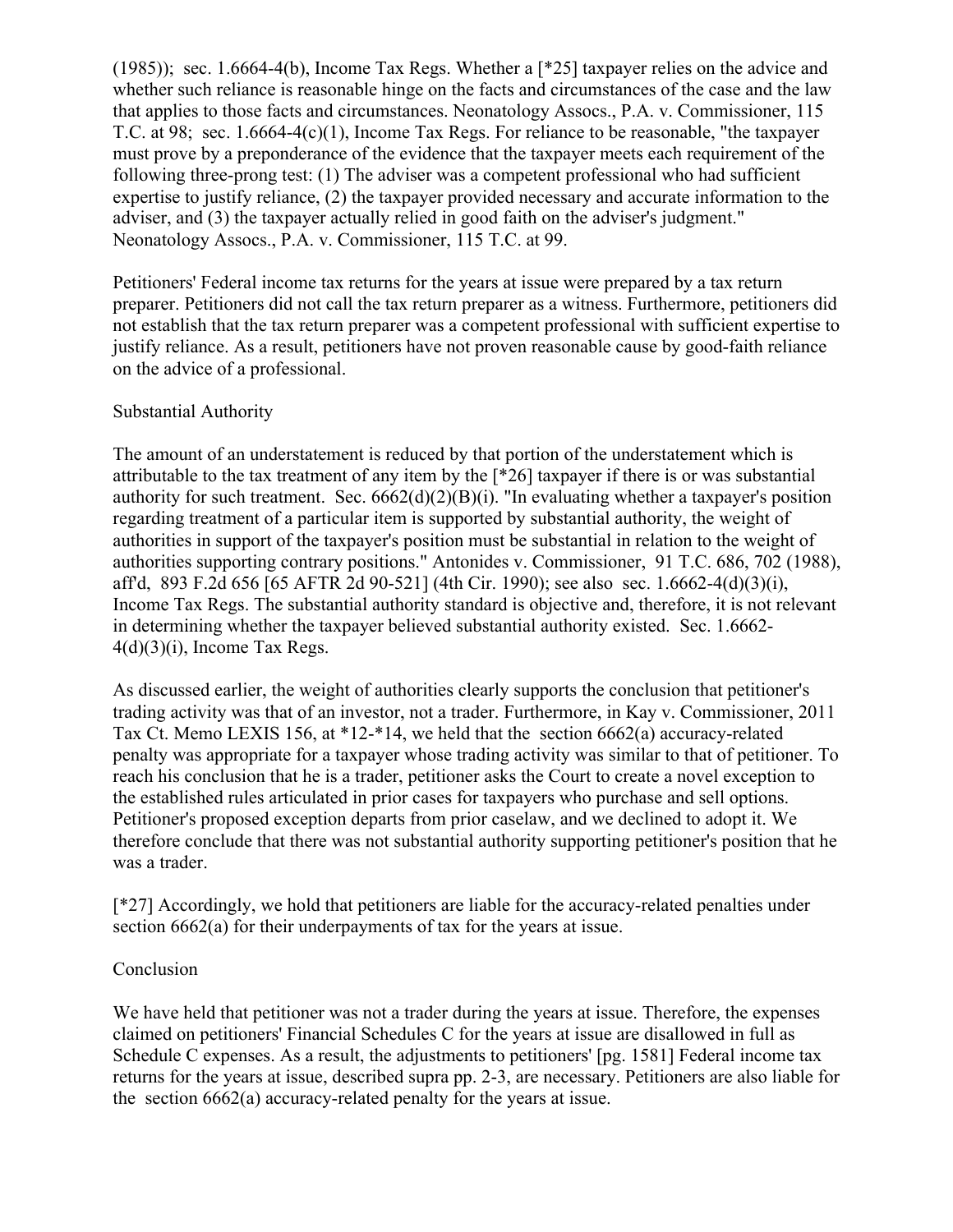In reaching our decision, we have considered all arguments made by the parties. To the extent not mentioned or addressed, they are irrelevant or without merit.

To reflect the foregoing,

Decision will be entered for respondent.

1 Unless otherwise indicated, all section references are to the Internal Revenue Code (Code) in effect for the years at issue, and all Rule references are to the Tax Court Rules of Practice and Procedure. and losses from the purchase and sale of stocks and call options.

2 We note that respondent does not dispute petitioners' treatment of income and losses from the purchase and sale of stocks and call options.

3 A trader's expenses are deducted in determining adjusted gross income. See Kay v. Commissioner, T.C. Memo. 2011-159 [TC Memo 2011-159], 2011 Tax Ct. Memo LEXIS 156, at \*6. An investor's expenses are deducted under sec. 212 as itemized deductions, and, as pertinent to petitioners, the deduction of investment interest is limited by sec. 163(d). See Arberg v. Commissioner, T.C. Memo. 2007-244 [TC Memo 2007-244], 2007 Tax Ct. Memo LEXIS 253, at \*33.

4 The notice of deficiency incorporated these adjustments in determining petitioners' deficiencies for the years at issue.

5 In a call option transaction the seller of the call option promises to deliver to the purchaser of the call option a certain number of shares in the underlying stock at a certain price (exercise price). The purchaser must exercise his right to purchase the underlying stock by a certain date (expiration date). If the purchaser does not exercise the option, then the option expires and the seller does not deliver the underlying stock. As consideration for entering into the call option transaction, the purchaser pays a premium to the seller. The premium received by the seller is a certain amount of money per share of the underlying stock covered by the option agreement. See Laureys v. Commissioner, 92 T.C. 101 (1989), for a general discussion of options.

6 Thus, petitioner's liability to deliver the underlying stock from the call option he sold would be netted out by his right to purchase the underlying stock from the call option he purchased.

7 All of the call options sold in this discussion covered 20,000 shares of SLM stock.

8 This amount is reduced by the amounts paid to purchase call options to exit out of his positions.

9 For example, the longest term for which petitioner maintained a call option position on SLM was for 4-1/2 months. However, petitioner held the 20,000 shares of SLM stock for 17 months.

10 The term "executed trade" refers to either a purchase of stock, sale of stock, sale of a call option, or purchase of a call option. A call option that expires is not counted as an executed trade because an expired call option does not require the seller to enter into a transaction with a broker. For example, if petitioner purchased stock, sold a call option that expired unexercised, and subsequently sold the stock, then petitioner would have executed three trades.